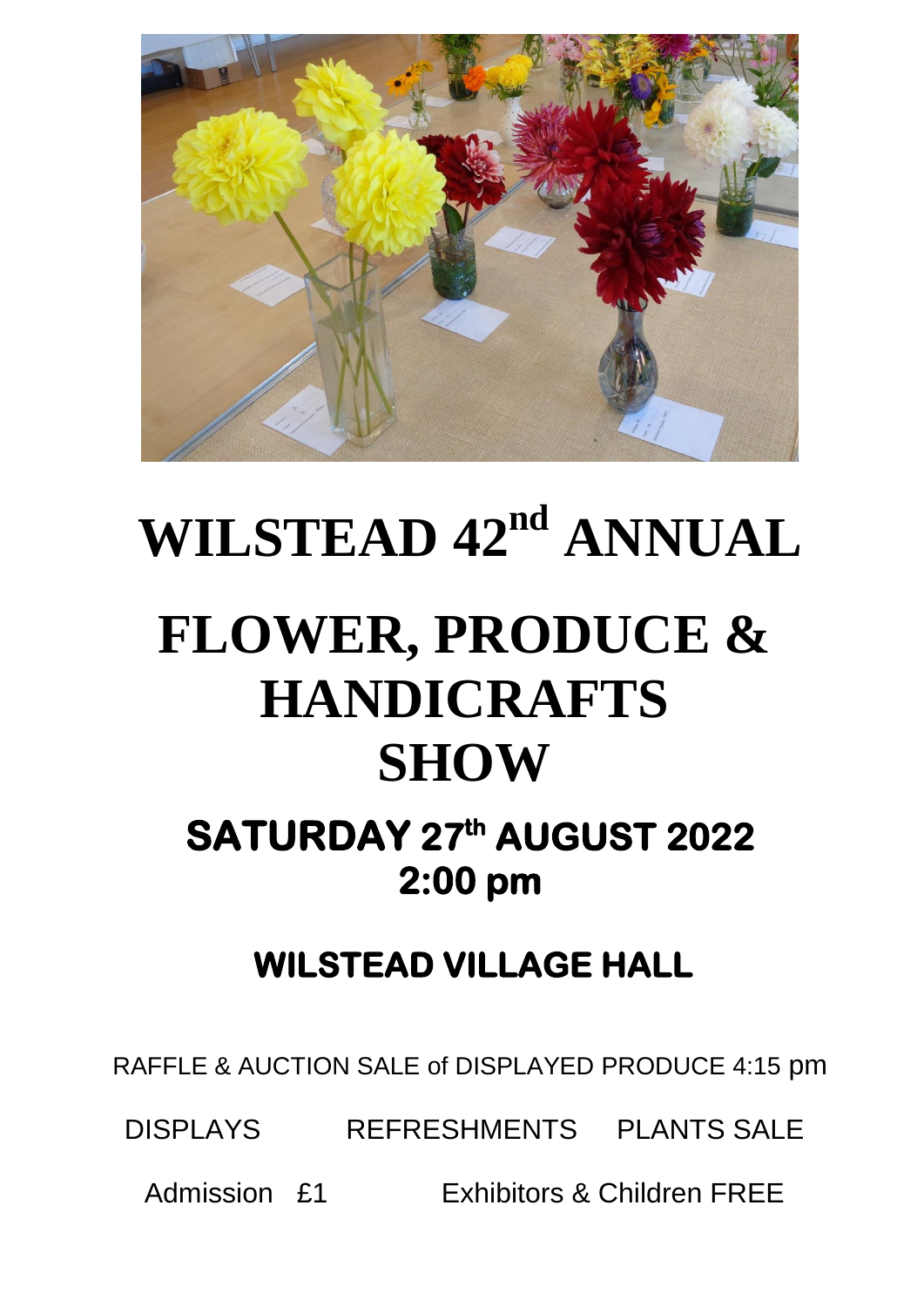# **The 42nd Annual Flower, Produce and Handicrafts Show**

Welcome at last to the 42<sup>nd</sup> Wilstead Flower, Produce and Handicrafts Show. Thankfully we have returned to normal now, but the last 2 years have given us time to take up allotments and other hobbies, and the show will give us a chance to show off some of our achievements.

 We have made a few changes this year from previous years to the sections to stop some of the classes becoming a bit stale but the schedule has remained the same as for the cancelled shows and we hope that you find them interesting.

 The committee would like to give our thanks to David Tatum who has stood down from the committee this year and thank him for the contribution he has given to show over the last 10 years.

We thank you for your interest and entries and hope you enjoy your visit to the show.

On behalf of the Wilstead Flower and Produce Association,

Linda & Ken Cook

### **Wilstead Flower & Produce Association AGM**

This will be held on Thursday 20<sup>th</sup> October at the Village Hall small room at 7:30pm. This is a public meeting and anyone wishing to put forward ideas or who would like to take part in, or listen to the discussions will be very welcome to attend. The committee will stand for re-election at this time.

# **WILSTEAD FLOWER & PRODUCE ASSOCIATION COMMITTEE**

| Linda Cook            | <b>Joint Chair</b> |
|-----------------------|--------------------|
| <b>Ken Cook</b>       | <b>Joint Chair</b> |
| <b>Colin Scargill</b> | Secretary          |
| John Skoyles          | <b>Treasurer</b>   |
| <b>Sheila Mousley</b> |                    |
| <b>Geoff Odell</b>    |                    |

Enquiries to Linda or Ken Cook 01234 405435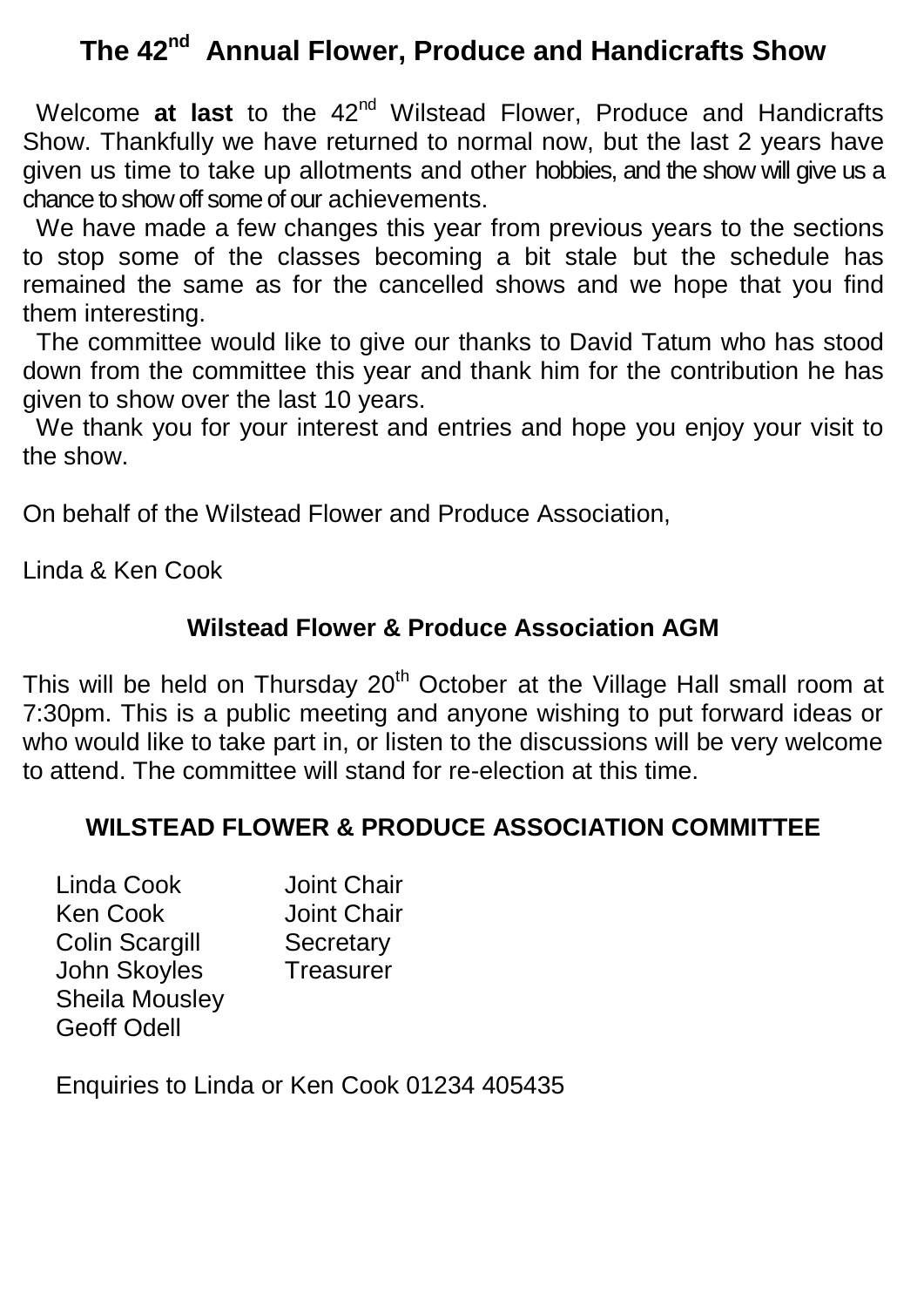### **PRIZES**

#### **Master of Ceremonies Roger Hopkins**

There will be a prize for the highest and the second highest (in some sections third) points gained in each section.

There will also be a Rosette for the exhibit judged to be Best in Section.

In junior's classes there will be first, second and third prizes.

Prizes will be announced and presented at approx. 3:45pm.

\_\_\_\_\_\_\_\_\_\_\_\_\_\_\_\_\_\_\_\_

Points are earned as follows: 3 points for a first in class, 2 points for a second in class, 1 point for third in class. The points in classes are added to find the winners of each section.

# **SPECIAL PRIZES**

**Warren Cup** - To the Wilstead family, gaining the most points in all sections. (See definition of Family in Rules.)

**W.I Cup** - To the lady gaining most points in all sections

**Chairman's Trophy** -To the gentleman gaining most points in all sections

**The Millennium Trophy** - To the winner of the Wilstead W.I. class

**Junior's Trophy** - To the young person who gains the highest points total in the Junior Classes.

# **All cups won the previous year are to be returned to a committee member by the 1st July**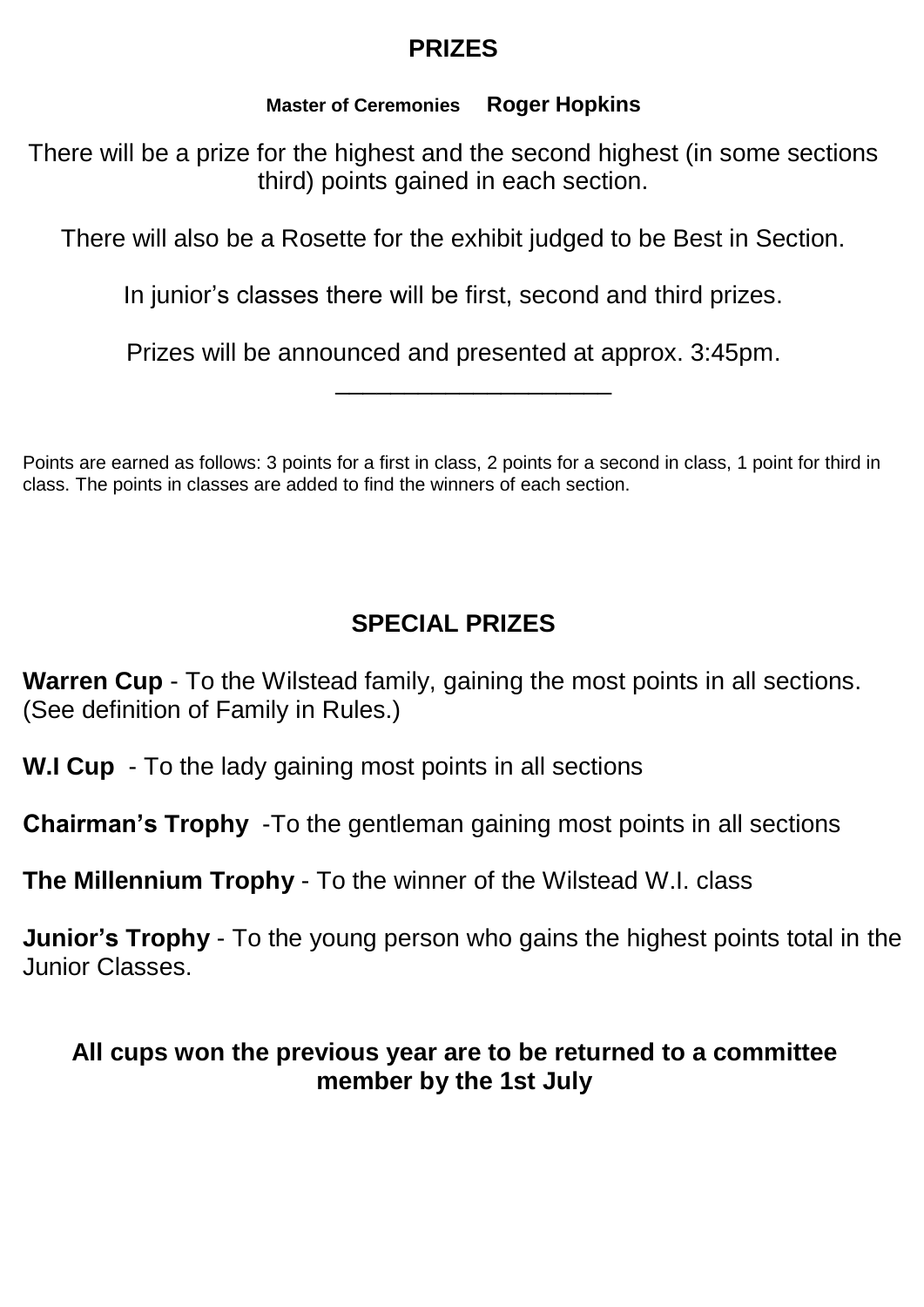#### Section A Flowers: Judge Mary Koukkoullis

#### **Best in section : Rosette Most points in section : First: Cup & £10 , Second: £5**

- 1. 1 specimen rose. To be displayed in a container supplied by the show.
- 2. A single rose to be judged for its scent only. Container supplied by the show.
- 3. 5 annuals of the same kind
- 4. 3 dahlias of the same type and colour
- 5. 5 of **any other** mixed garden flowers (to be displayed in a **jam jar**)
- 6. A flowering pot plant but not an orchid (must have been owned by exhibitor for at least 6 months)
- 7. A display of 5 fuchsia heads in water (same variety)
- 8. A single fuchsia stem without branches– max length 10 ins. measured from the base of the stem to the top of the flower hanging naturally.
- 9. Junior class (12 years or under) :- a tea cup of garden flowers (any number of flowers) and foliage.

*SEE TIPS & ADVICE PAGE*

Section B Flower Arrangements: Judge Pat Davies

**Best in section : Rosette Most points in section : First: Glass Bowl & £10, Second: £5**

#### **Accessories are allowed in all classes unless otherwise stated**.

1)Petite Arrangement 'LITTLE GEM'. Space allowed 25cms x 25cms x 25cms

**Public Vote.** This class is also open to a public vote. Votes cast by placing donation in box placed by entry. Largest total donation will win. Proceeds will go to THE NIGHT SHELTER Bedford charity. Entries will still be judged as other classes and eligible for section prizes.

- 2) A Green and Cream Arrangement of Flowers & Foliage. Space allowed 40cms x 40cms, unlimited height
- 3) Arrangement of Flowers & Foliage, to include One Piece of Wood. Space allowed 50cms x 50cms unlimited height.
- 4) 'Autumn Glory' An arrangement of foliage and berries ONLY. No accessories. Space allowed 50cms x 50cms unlimited height.

*Arrangements can be done at home or at the village hall on Friday 26th August between 7:00 pm and 9:00 pm or on the Saturday morning of the show between 9:00am to 11:00am.*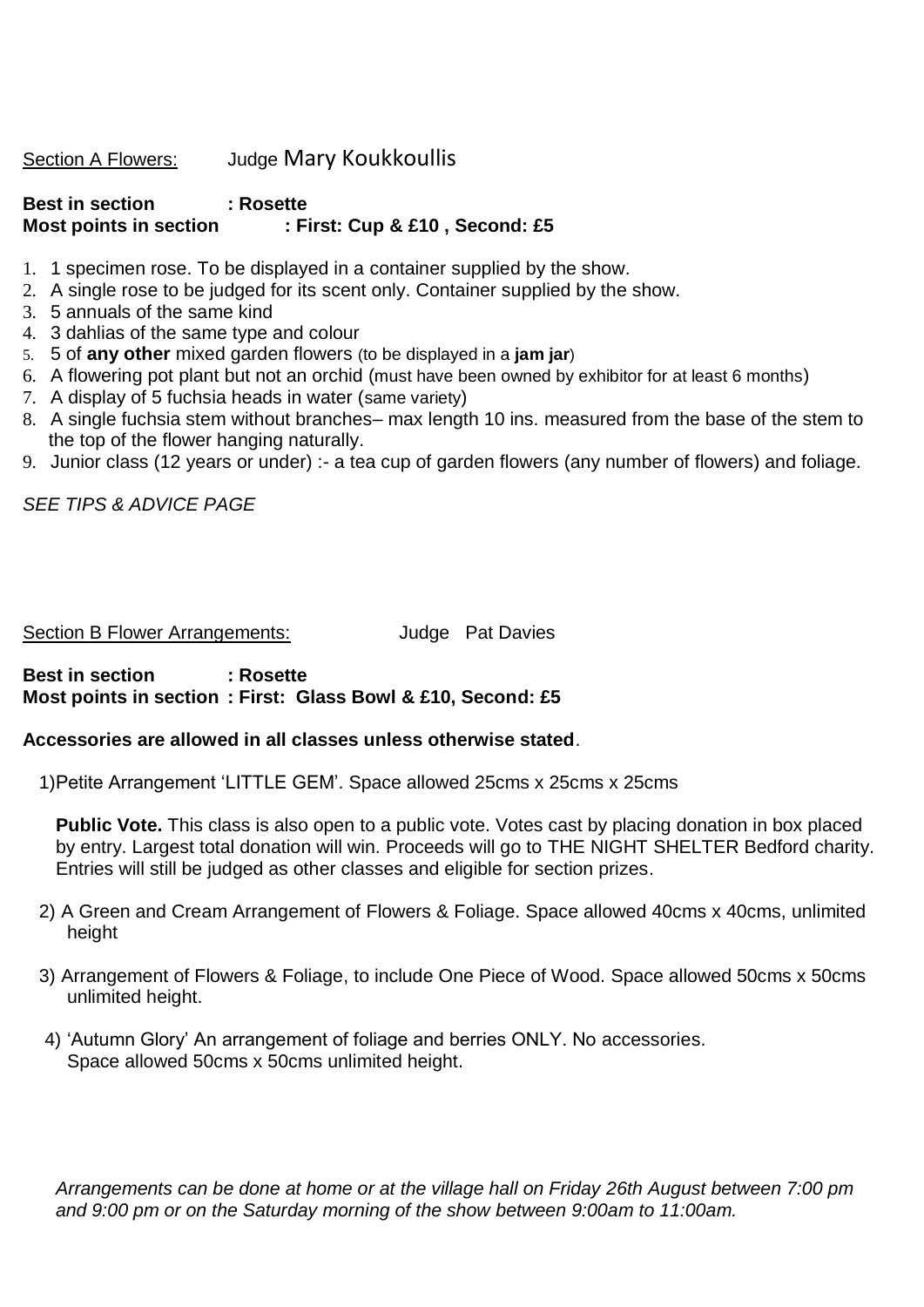| Section C Fruit: | Judge: Colin Stennett |  |
|------------------|-----------------------|--|
|                  |                       |  |

**Best in section : Rosette Most points in section : Cup & £10, Second £5**

- 1. 3 cooking apples
- 2. 3 dessert apples
- 3. 3 pears
- 4. 5 plums
- 5. Any other fruit(s) of the same variety

Section D Vegetables: Judge: Colin Stennett

#### **Best in section : Rosette Most points in section : Hickling Cup & £10, Second £5, Third £3**

- 1. 3 globe beetroots one variety (leaves left on and entry tied together)
- 2. 3 carrots (trimmed)
- 3. 3 onions
- 4. 8 shallots
- 5. 3 potatoes
- 6. 4 runner beans
- 7. 4 tomatoes
- 8. 1 truss of tomatoes red &/or green
- 9. 1 cucumber
- 10. 1 marrow (table quality)
- 11.A collection of 5 types of vegetables
- 12. Two or more of any OTHER vegetable (same variety)
- 13.Longest Runner Bean.
- 14.5 French beans.

*Fruit and Veg Hints and Tips' sheet available on the village website [www.wilsteadvillage.org.uk](http://www.wilsteadvillage.org.uk/)*

# **The Committee welcomes any donations which will be boxed and auctioned at the end of show**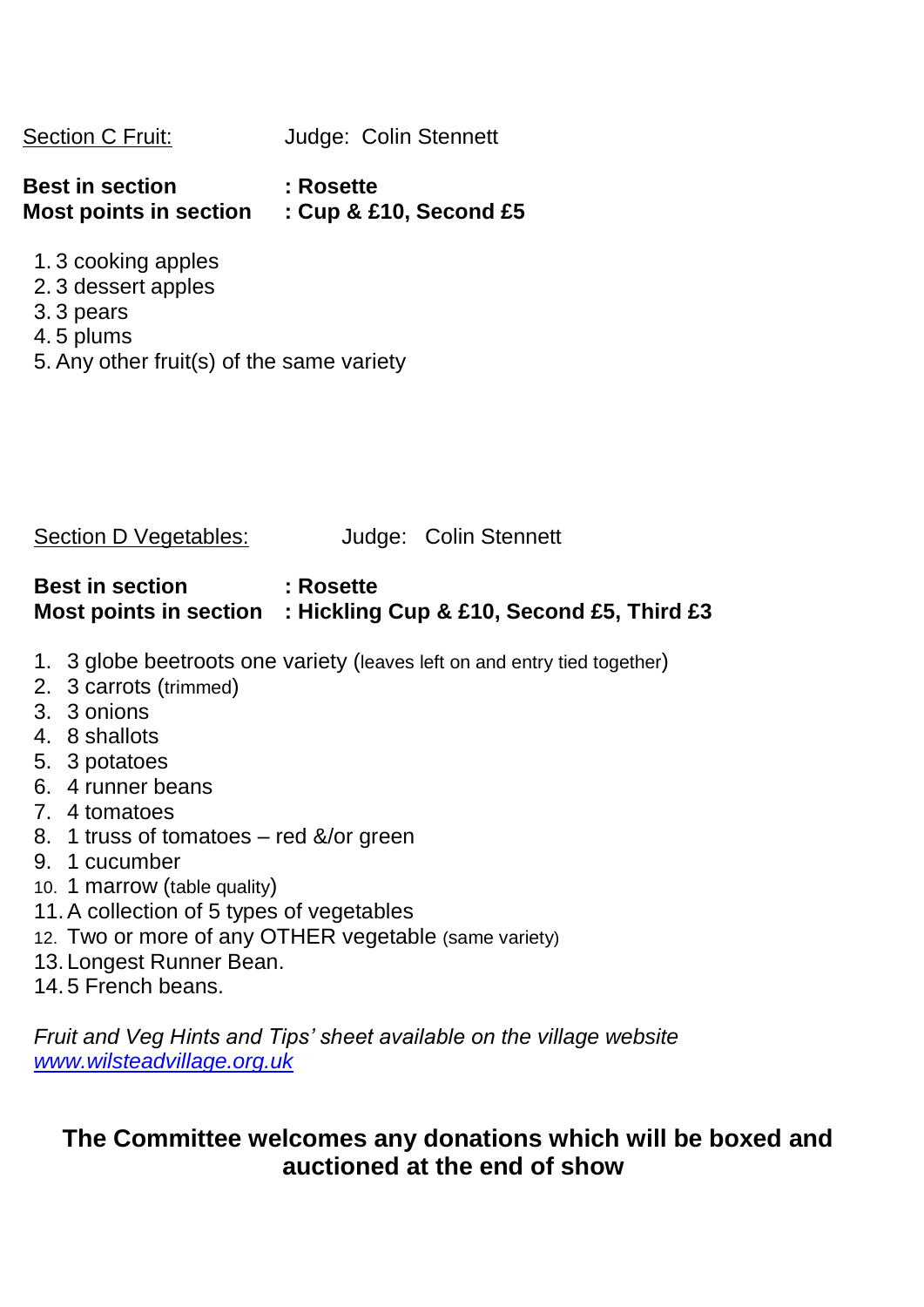Section E Cookery: Judge Barry Gray

#### **Best in section : Rosette Most points in section : Cup & £10, Second £5, Third £3**

- 1. A Victoria sponge (raspberry jam filling only with no sugar added to top and no rack marks visible)
- 2. A lemon drizzle cake (**see recipe**).
- 3. 5 fruit scones, 2" Dia.
- 4. 6 chocolate chip biscuits.
- 5. 5 sausage rolls, 2" long.
- 6. Quiche lorraine (**see recipe).**
- 7. 5 flapjacks in squares.
- 8. A wholemeal bread cob loaf (not machine made).
- 9. A white bread bloomer loaf (not machine made)
- 10.A jar of marmalade (any citrus flavour)
- 11.A jar of jelly made from any fruit
- 12.A jar of jam
- 13.A jar of a curd.
- 14.A jar of tomato chutney, red or green.
- 15.3 chicken hen's eggs on plate. Fourth shelled onto a saucer.
- 16.Junior class (12 yrs. or under): 4 decorated ready-made cupcakes.

#### **Jar covers should not be screw tops**

*.Cookery Hints and Tips' sheet available on the village website [www.wilsteadvillage.org.uk](http://www.wilsteadvillage.org.uk/)*

Section F Handicrafts: Judges Pat Davison Bob Field

#### **Best in section : Rosette Most points in section : Cup & £10, Second £5, Third £3**

- 1. A hand-knitted set of hat, scarf and gloves or mittens for an adult.
- 2. A machine embroidered article.
- 3. A hand knitted article (not a garment)
- 4. A cushion cover, hand or machine sewn. To be displayed not containing a cushion.
- 5. A hand knitted or crocheted toy.
- 6. Any hard article made from ceramic, glass, wood, metal etc.
- 7. A painting or drawing (ready to be hung if pos.)
- 8. A handmade card.
- 9. Junior class (12 yrs. or under): -- A decorated stone.
- 10. Junior class (12 yrs. or under):-- An animal made from playdough or plasticine.
- 11. W.I. Entry (members only). A hand-knitted set of hat and scarf for a child. (pattern supplied by W.I.)

#### **Entries must not have been entered in a previous show**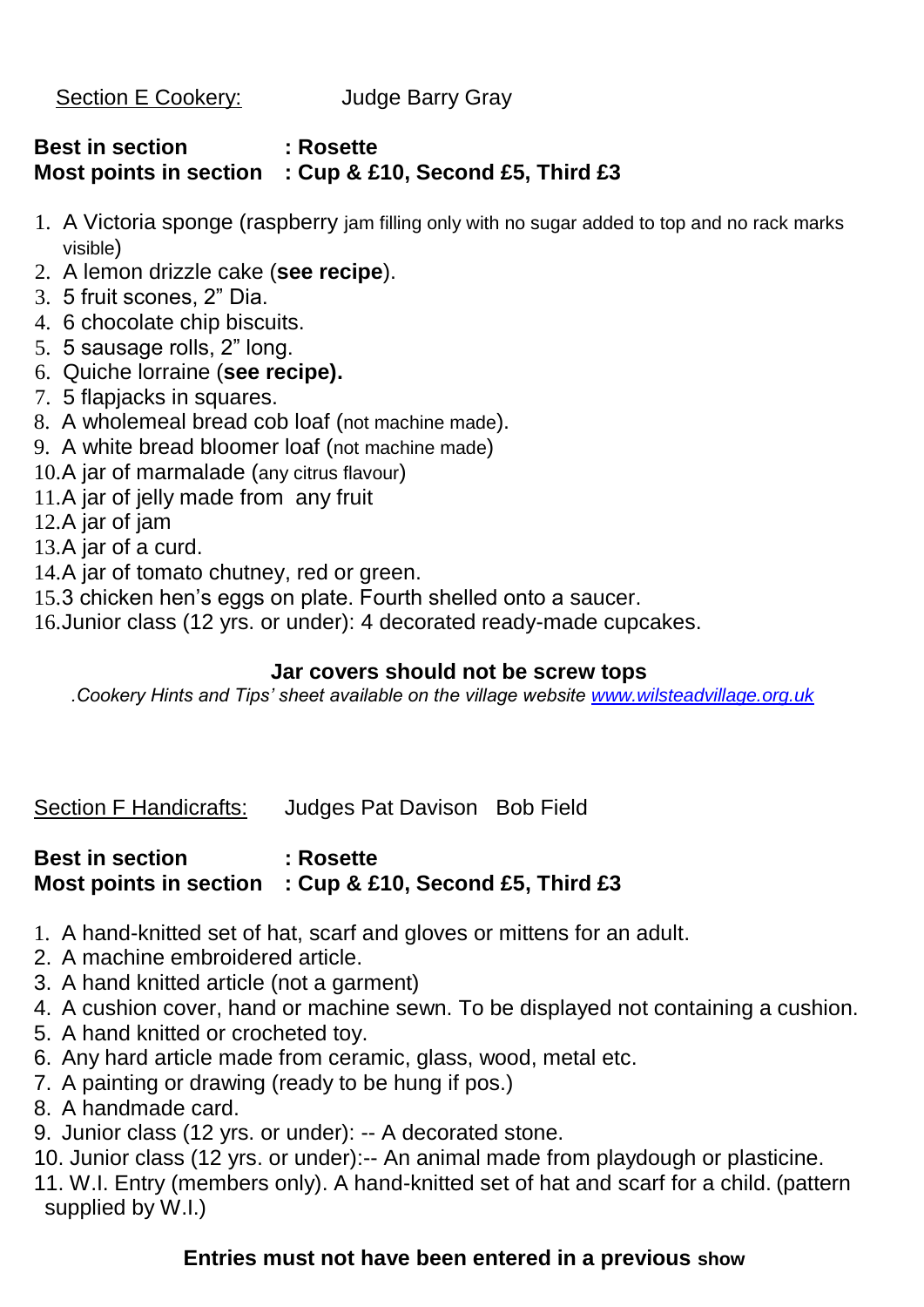#### **Best in section : Rosette Most points in section : First Prize Cup & £10, Second £5**

- 1. Mist
- 2. Silhouette in black & white
- 3. A flowering shrub
- 4. A thatched building
- 5. Junior class (12 yrs. or under): A bench

To enable entrants to prepare ahead for this section the **classes for 2023** will be –

(1) Snowdrops – **Size up to A5**, (2) A boat, (3) Fruit, (4) An engine component,

(5)Junior class – Me and my best friend.

*Please note that in all classes for 2022 the size of photographs may be up to 7 by 5 inches, which will include the border if added, and should have been taken within the last 3 years.*

- *Exhibits will be mounted on a board with guidance from the show steward*
- *No frames or mounts allowed.*
- *Exhibitors may enter no more than two photos in any one class*

PLEASE NOTE: items entered in Section G must not have been entered for a previous Wilstead Show.

#### **Junior Classes**

Junior entries must be their own unaided work For entrants 12 or under gaining 1<sup>st</sup> (3 points)  $2^{nd}$  (2 points) or 3<sup>rd</sup> (1 point), in any of the Junior classes, a prize of 50p per point will be given.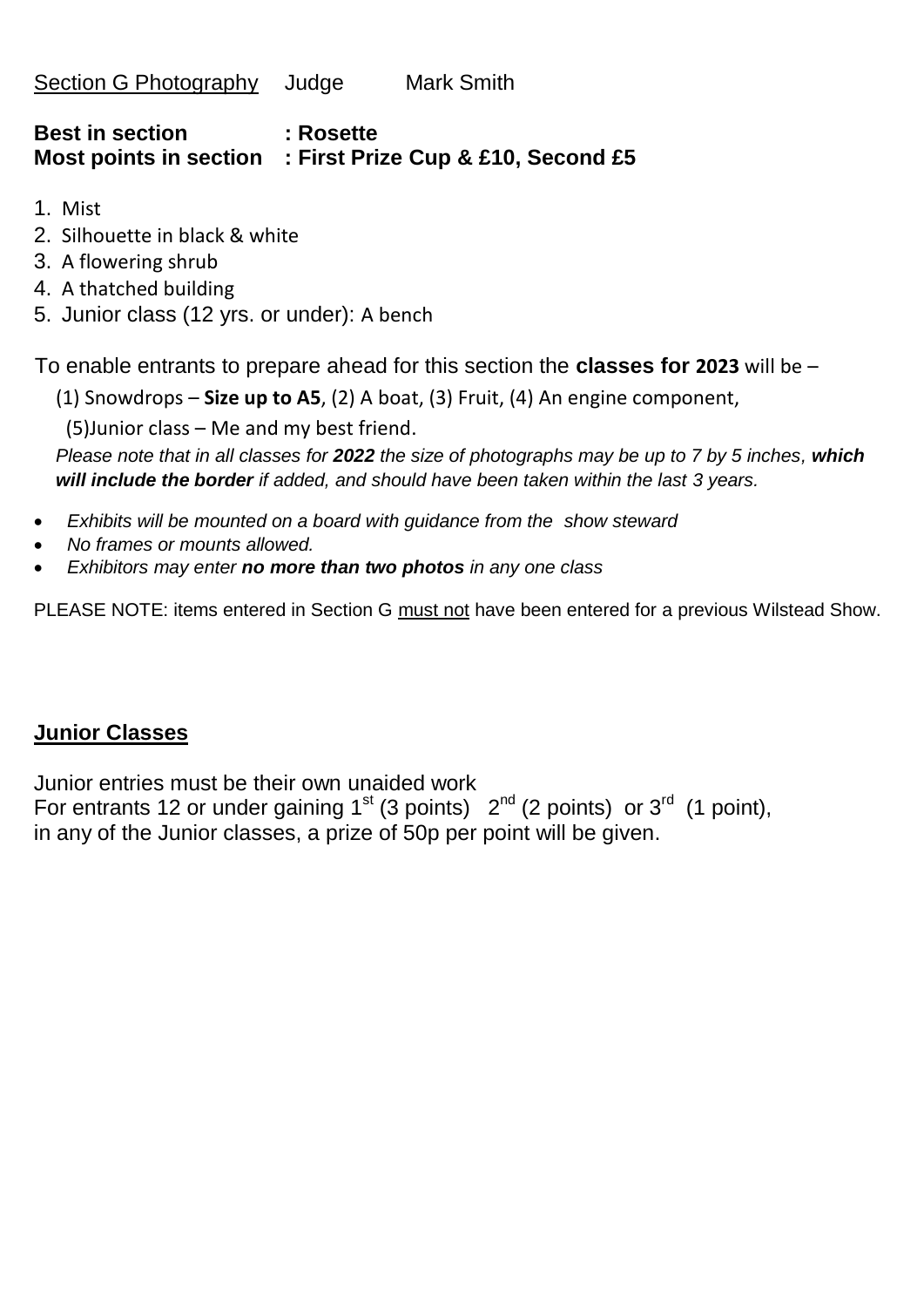Trophy Winners at the 2019 Show

| <b>Sheila Mousley</b> | <b>Flowers Section</b>            |                | Cup         |
|-----------------------|-----------------------------------|----------------|-------------|
| Sheila Mousley        | <b>Flower Arrangement Section</b> |                | <b>Bowl</b> |
| Colin Scargill        | <b>Fruit Section</b>              |                | Plate       |
| Dave Tatum            | <b>Vegetables Section</b>         |                | Cup         |
| Liz Potter            | <b>Cookery Section</b>            |                | Cup         |
| <b>Trisha Baxter</b>  | <b>Handicrafts</b>                | Section        | Cup         |
| Linda Cook            | Photography                       | <b>Section</b> | Cup         |
| The Cooks             | <b>Scarecrow Section</b>          |                | Cup         |

# Special Prizes Awarded

| The Cooks          | <b>Best Family (Wilstead)</b> | <b>Warren Cup</b>        |
|--------------------|-------------------------------|--------------------------|
| Sheila Mousley     | <b>Best Lady</b>              | W.I. Cup                 |
| Colin Scargill     | <b>Best Man</b>               | Chairman's Trophy        |
| Emily & Clara Fox  | <b>Best Junior</b>            | <b>Junior Trophy</b>     |
| <b>Sue Wharton</b> | W.I. Winner                   | <b>Millennium Trophy</b> |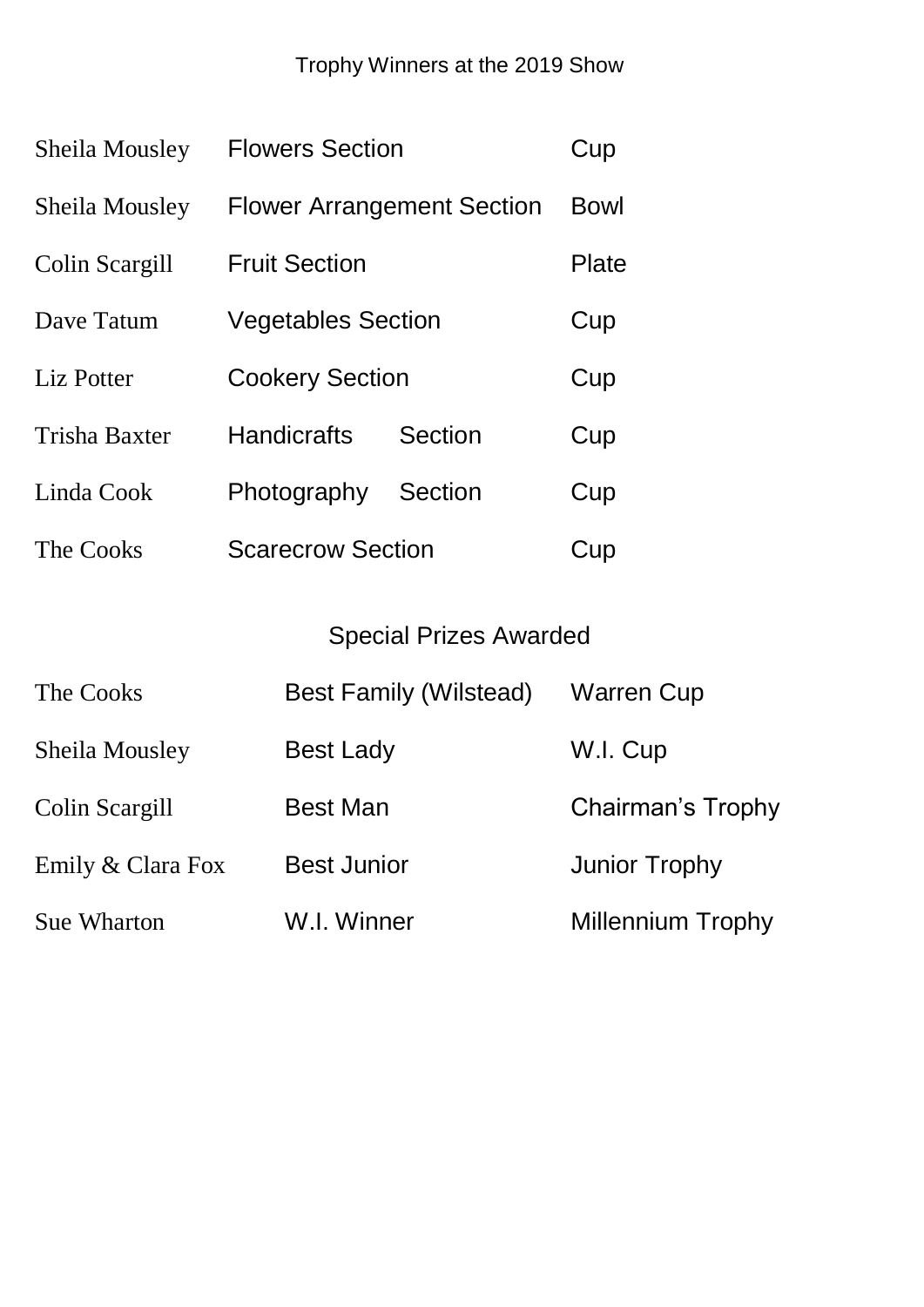# **Tips & Advice**

Flower Section: Check that entries are not suffering any damage to leaves or flowers due to water or insects etc.

Handicraft Section: Check the finishing on materials and garments internally for uncut threads.

# **RECIPES**

#### Lemon Drizzle (Crunchy Lemon Syrup Loaf)

4 oz soft margarine 6 oz self raising flour 1 teaspoon of baking powder 6 oz caster sugar 2 eggs 4 table spoons of milk Finely grated rind of 1 lemon

**Topping** Juice of 1 lemon 4 oz of granulated sugar

Pre heat the oven to 160 C, 140 for a fan oven or gas mark 3. Grease and base line a 2 lb loaf tin. Put all the ingredients in a bowl and beat well for about 2 minutes. Bake in a pre-heated oven for 45 to 60 minutes until the cake springs back when lightly pressed. For the topping, mix together the sugar and lemon juice and spread over the cake whilst still hot. Then leave to cool completely in the tin and remove the paper once cold.

#### Quiche Lorraine

8 oz (225g) Shortcrust pastry 4oz (100g) Streaky bacon de-rinded and chopped. 2 Eggs ½ Pint (125ml) single cream or milk. 4oz (100g) Gruyere or Cheddar cheese, grated. Salt and pepper. Large pinch of nutmeg.

Place the rolled pastry into a 7 inch lightly buttered flan case/dish. Fry the bacon until soft and then spread the bacon over the base of the pastry. Beat the eggs and mix with 3 oz of the cheese and the other ingredients and pour into the flan case. Sprinkle on the remains of the cheese. Place in an oven pre-heated to 200°C, fan temp. 180°C, or gas mark 6, and cook for 10mins. Reduce the temperature to 150 $^{\circ}$ C, fan temp. 130 $^{\circ}$ C, or gas mark 2, and bake for a further 25 – 35 mins or until the filling has set.

#### **Further tips and advice can be found at** *www.wilsteadvillage.org.uk*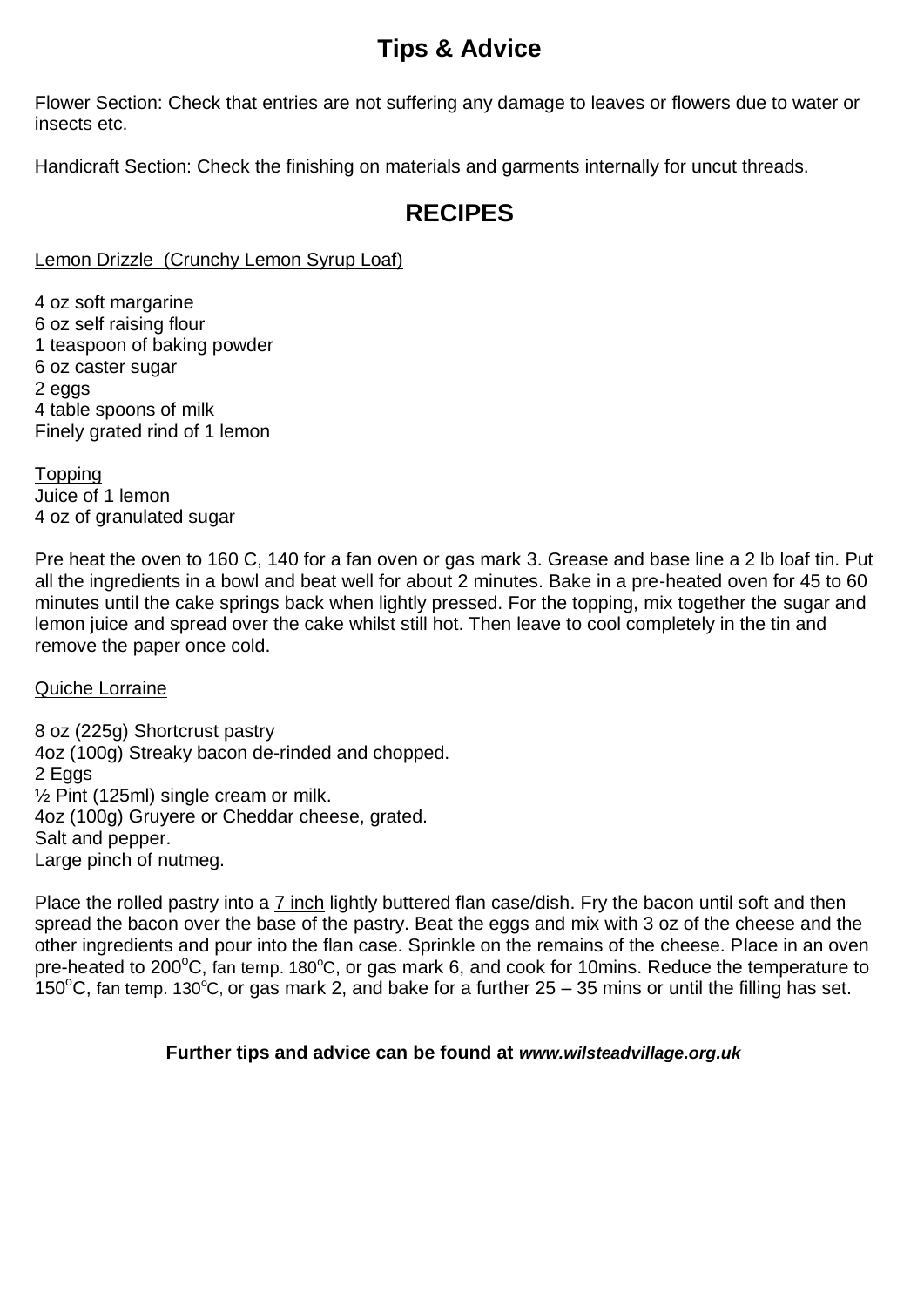#### **RULES**

- 1. Entry fees 30p per entry / 15p for junior classes.
- 2. (a) One entry form should be used for each exhibitor. Family entries should be clipped together.

(b) All entry forms and fees must be given to a committee member or taken to the Post Office stores not later than  $6:00$  pm Thursday 25<sup>th</sup> Aug.

- 3. All exhibits to be brought to the Village Hall between 9am and 11am on the day of the show. **Staging must be completed and entrants left the hall by 11.00 am.**
- 4. All exhibits must have been grown or made by the exhibitor. Photographs should have been taken by the exhibitor in the last 3 years.
- 5. Junior's exhibits must be their own unaided work. They may enter any adult class in any section, but will not earn points to be counted towards the junior prize. They will be judged as an adult and be eligible for adult prizes and trophies.
- 6. A junior is defined as anyone aged 12 or under.
- 7. An auction of exhibits will be held after the prize giving. The committee invites all exhibitors to donate any exhibit they can spare. Exhibitors not wishing to donate their produce should mark their entry cards 'NOT FOR SALE'. It is the exhibitor's responsibility to remove exhibits not to be included in the auction. The proceeds of the sale are used towards meeting the costs of holding the show.
- 8. An announcement to exhibitors will be made at about 4pm to remove exhibits. The raffle will commence at about 4.15pm. The auction of mixed produce arranged in boxes will follow the raffle.
- 9. The judge's decision shall be final. If, in the opinion of the judges, the exhibits do not merit prizes they will be withheld. Judges may, at their discretion place a 'Highly Commended' award sticker to the entry card. This will not, however count to any prizes or trophies.
- 10. A 'Family' for the purposes of the show is understood to mean at least two people from the same Wilstead household (the Warren Cup was donated specifically to be awarded to a Wilstead family).
- 11. Entries are limited to 2 entries per class per entrant.
- 12. Entry is restricted to amateurs ONLY.